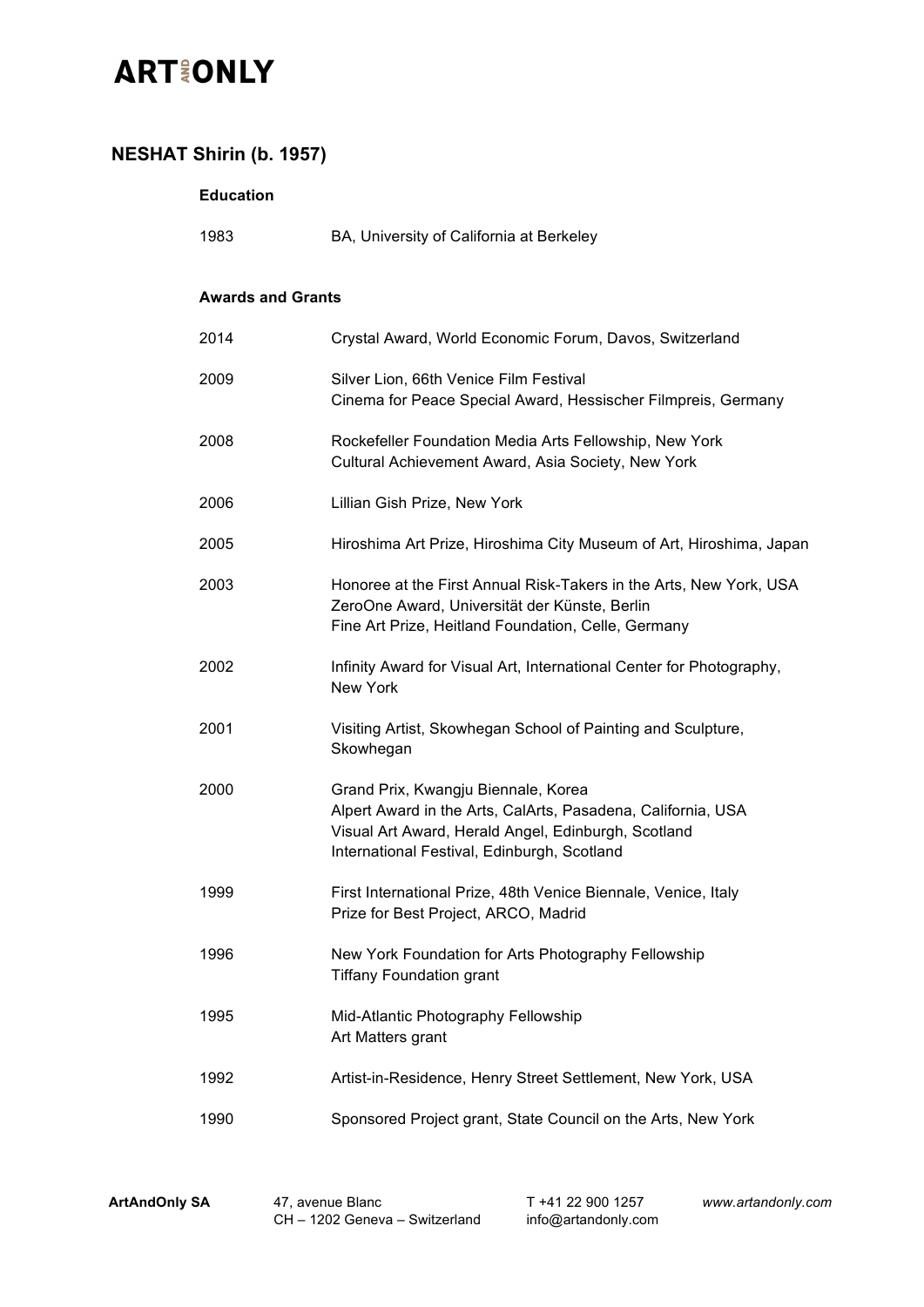#### **Solo Exhibitions**

| 2014                 | Doha, Qatar<br>Seoul                                                                                                                                                                                                                       | Shirin Neshat: Afterwards, Mathaf: Arab Museum of Modern Art,<br>Shirin Neshat, National Museum of Modern and Contemporary Art,                                                                                                                                                                    |                    |
|----------------------|--------------------------------------------------------------------------------------------------------------------------------------------------------------------------------------------------------------------------------------------|----------------------------------------------------------------------------------------------------------------------------------------------------------------------------------------------------------------------------------------------------------------------------------------------------|--------------------|
|                      | Shirin Neshat, Mücsarnok Kunsthalle, Budapest<br>Project Space, New York                                                                                                                                                                   | Shirin Neshat: Our House is on Fire, Rauschenberg Foundation                                                                                                                                                                                                                                       |                    |
| 2013                 | Madrid<br>Shirin Neshat, Dirimart, Istanbul                                                                                                                                                                                                | Shirin Neshat: Written on the Body, Espacio Fundación Telefónica,<br>The Book of Kings, Faurschou Foundation, Beijing<br>Shirin Neshat, Detroit Institute of Arts, Detroit, Michigan                                                                                                               |                    |
| 2012                 | Games of Desire, Art Plural Gallery, Singapore<br>The Book of Kings, Gladstone Gallery, New York                                                                                                                                           | The Book of Kings, Galerie Jerome de Noirmont, Paris                                                                                                                                                                                                                                               |                    |
| 2011                 | Women Without Men, Palazzo Reale, Milan, Italy                                                                                                                                                                                             | Shirin Neshat: Soliloquy, Yorkshire Sculpture Park, Wakefield, England                                                                                                                                                                                                                             |                    |
| 2010                 | Shirin Neshat, La Fabrica Galeria, Madrid                                                                                                                                                                                                  |                                                                                                                                                                                                                                                                                                    |                    |
| 2009                 | Games of Desire, Gladstone Gallery, Brussels<br>Games of Desire, Galerie Jerome de Noirmont, Paris<br>Women Without Men, National Museum of Contemporary Art, Athens<br>Shirin Neshat: Turbulent, Galleri Faurschou, Copenhagen            |                                                                                                                                                                                                                                                                                                    |                    |
| 2008                 | University, New Orleans                                                                                                                                                                                                                    | Shirin Neshat, Gladstone Gallery, New York<br>Shirin Neshat: Women Without Men, Newcomb Art Gallery, Tulane<br>Shirin Neshat: New Works, Galerie Jérôme de Noirmont, Paris<br>Women Without Men, ARoS Aarhus Kunstmuseum, Aarhus, Denmark<br>Shirin Neshat, National Gallery of Iceland, Reykjavik |                    |
| 2007                 |                                                                                                                                                                                                                                            | Shirin Neshat: Zarin, Galeria Filomena Soares, Lisbon                                                                                                                                                                                                                                              |                    |
| 2006                 | Shirin Neshat: Secret of the Veil, Espoo Museum of Modern Art,<br>Espoo, Finland<br>Shirin Neshat, Stedelijk Museum CS, Amsterdam<br>Shirin Neshat, Museum der Moderne, Salzburg, Austria<br>Shirin Neshat, Lumen Travo Gallery, Amsterdam |                                                                                                                                                                                                                                                                                                    |                    |
| 2005                 | Zarin, Gladstone Gallery, New York<br>Contemporaneo, Leon,                                                                                                                                                                                 | Shirin Neshat - Possessed, Pinakothek der Moderne, Munich<br>Shirin Neshat, Hamburger Bahnhof, Museum Für Gegenwart, Berlin<br>Shirin Neshat: La úlitma palabra/Last Word, Museo de Arte                                                                                                           |                    |
| <b>ArtAndOnly SA</b> | 47, avenue Blanc<br>CH - 1202 Geneva - Switzerland                                                                                                                                                                                         | T +41 22 900 1257<br>info@artandonly.com                                                                                                                                                                                                                                                           | www.artandonly.com |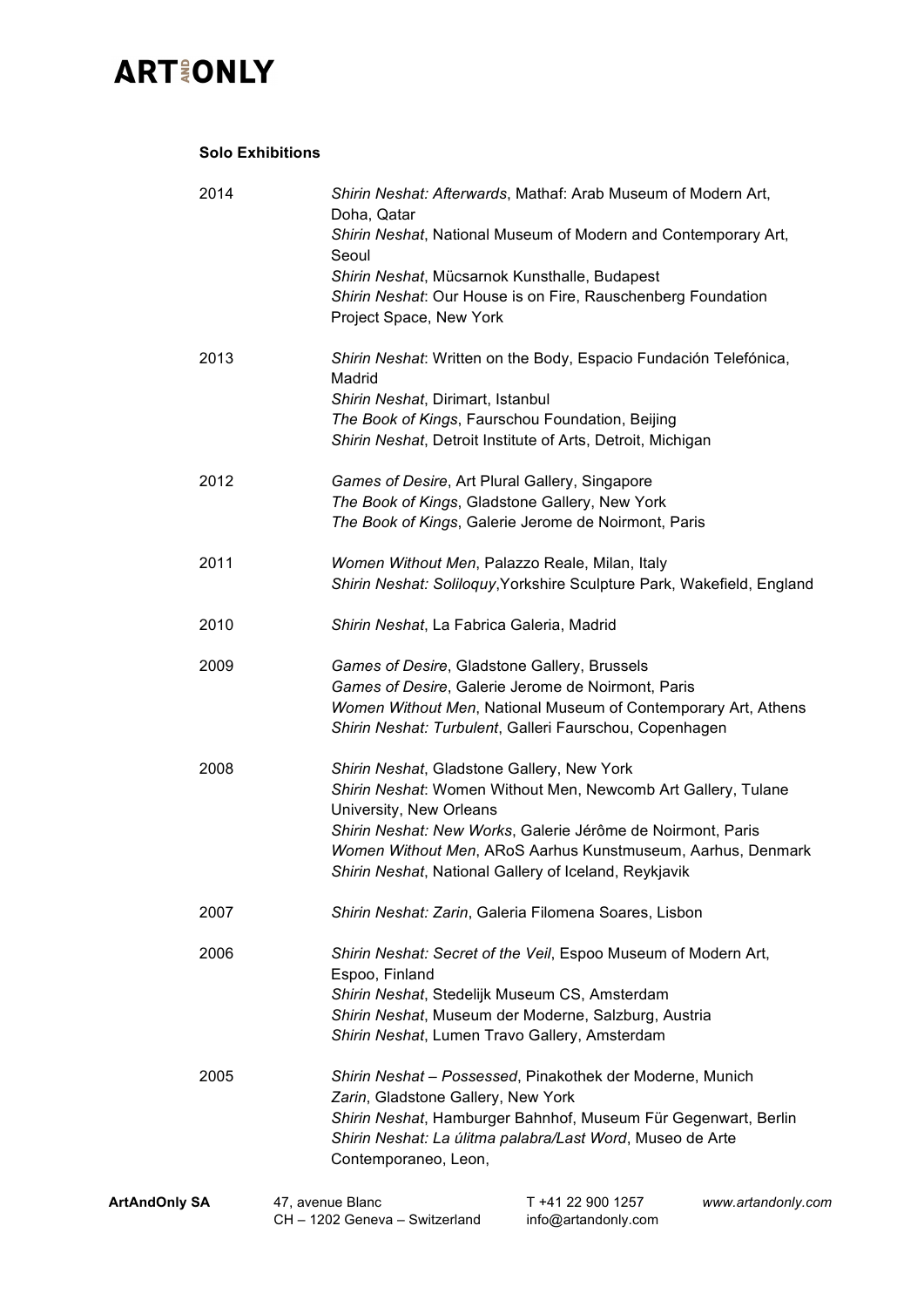|                      | Spain<br>Shirin Neshat: The 6th Hiroshima Art Prize, Hiroshima City Museum of<br>Contemporary Art, Hiroshima, Japan                                                                                                                                                                                                                                                                                                                                                                                             |
|----------------------|-----------------------------------------------------------------------------------------------------------------------------------------------------------------------------------------------------------------------------------------------------------------------------------------------------------------------------------------------------------------------------------------------------------------------------------------------------------------------------------------------------------------|
| 2004                 | Through the Eyes of Shirin Neshat, Auckland Art Gallery, Toi o<br>Támaki, New Zealand                                                                                                                                                                                                                                                                                                                                                                                                                           |
| 2003                 | Tooba, Asia Society Museum, New York<br>Shirin Neshat, Galeria Filomena Soares, Lisbon<br>Shirin Neshat, Lumen Travo Gallery, Amsterdam<br>Shirin Neshat, Museo de Arte Moderno, Mexico City<br>Shirin Neshat, Tensta Konstall, Spanga, Sweden                                                                                                                                                                                                                                                                  |
| 2002                 | Shirin Neshat: Rapture, Guggenheim Museum Bilbao, Bilbao, Spain<br>Shirin Neshat, Aarhus Kunstmuseum, Aarhus, Denmark<br>Shirin Neshat, Castello di Rivoli, Turin, Italy<br>Shirin Neshat, Centre for Contemporary Art, Ujazdowski Castle,<br>Warsaw<br>Shirin Neshat: Entre Extremos, Centro Cultural Banco di Brasil, Rio de<br>Janeiro, Brazil<br>Shirin Neshat, Walker Art Center, Minneapolis, Minnesota<br>Passage, Regina Gouger Miller Gallery, Carnegie Mellon University,<br>Pittsburgh, Pennsylvania |
| 2001                 | Shirin Neshat, Musée d'Art Contemporain de Montreal<br>Shirin Neshat, Irish Museum of Modern Art, Dublin<br>Shirin Neshat, Patrick Painter, Santa Monica, California<br>Shirin Neshat, Barbara Gladstone Gallery, New York<br>Shirin Neshat, Kanazawa Contemporary Art Museum, Kanazawa,<br>Japan<br>Shirin Neshat, Hamburger Kunsthalle, Hamburg, Germany                                                                                                                                                      |
| 2000                 | Shirin Neshat, Serpentine Gallery, London<br>Shirin Neshat - Matrix 187: Turbulent, Matrix Gallery, Berkley Art<br>Museum, Berkley, California<br>Shirin Neshat: Recent Photographic Work, Pitti Discovery, Florence,<br>Italy<br>Shirin Neshat, Kunsthalle Wien, Vienna<br>Shirin Neshat, Galleria Lia Rumma, Milan, Italy<br>Concentrations 34: Shirin Neshat, Dallas Museum of Art, Dallas,<br>Texas<br>Shirin Neshat: Two Installations, Wexner Center for the Arts,<br>Columbus, Ohio                      |
| 1999                 | Shirin Neshat, Malmö Konsthall, Malmö, Sweden<br>FOCUS: Shirin Neshat, Rapture, Art Institute of Chicago, Chicago<br>Shirin Neshat: Rapture, Patrick Painter Gallery, Los Angeles<br>Shirin Neshat: Rapture, D'Amelio Terras, New York<br>Shirin Neshat: Rapture, Galerie Jerôme de Noirmont, Paris<br>Shirin Neshat, Henie Onstad Kuntstenter, Høvikodden, Norway                                                                                                                                              |
| <b>ArtAndOnly SA</b> | T +41 22 900 1257<br>47, avenue Blanc<br>www.artandonly.com<br>CH - 1202 Geneva - Switzerland<br>info@artandonly.com                                                                                                                                                                                                                                                                                                                                                                                            |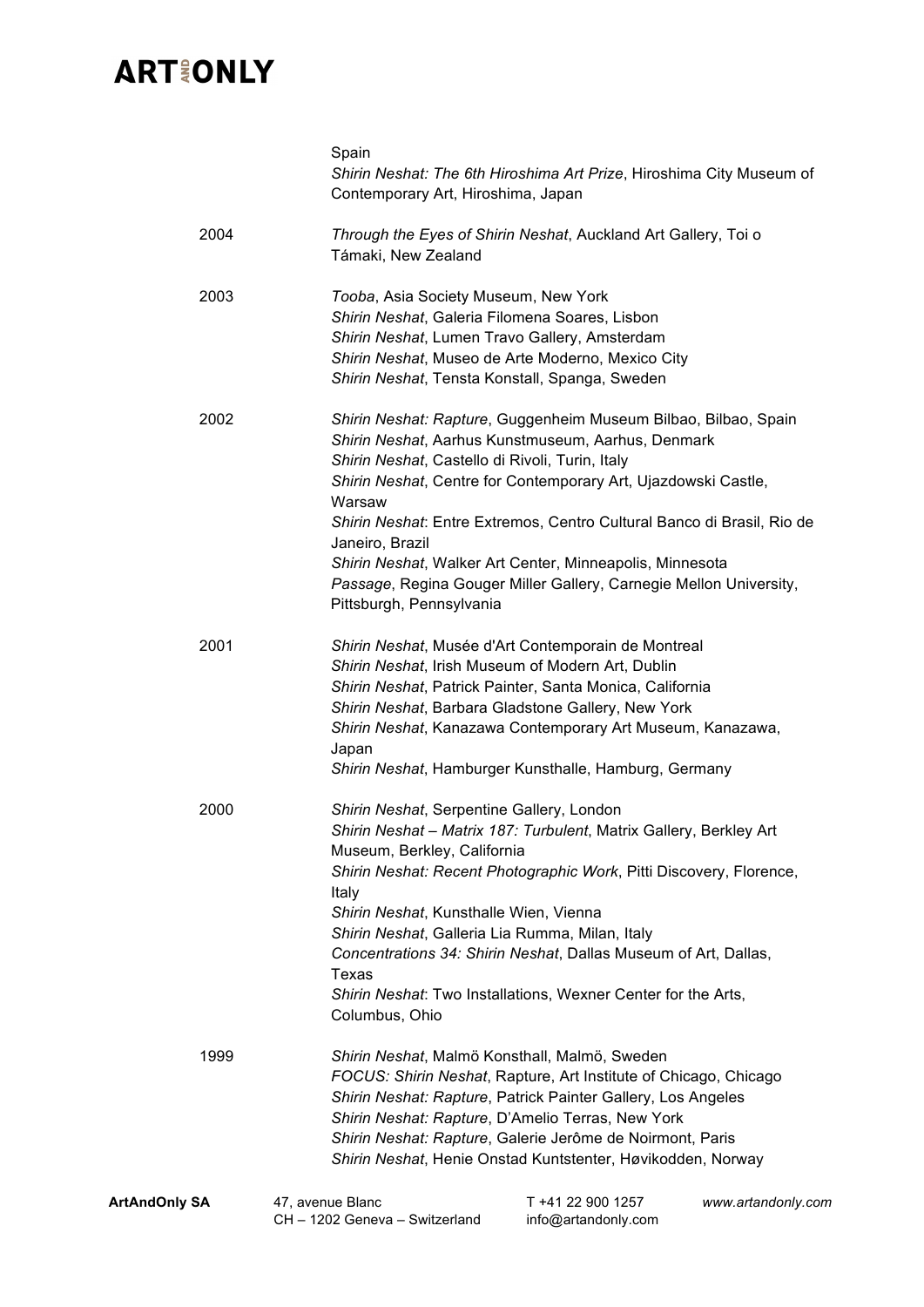|      | Shirin Neshat, Tensta Konsthall, Spanga, Sweden                                                                                                                                                                                                                                                                                                                                        |
|------|----------------------------------------------------------------------------------------------------------------------------------------------------------------------------------------------------------------------------------------------------------------------------------------------------------------------------------------------------------------------------------------|
| 1998 | Shirin Neshat, Tate Gallery, London<br>Shirin Neshat: Turbulent, Whitney Museum of American Art, Philip<br>Morris Branch, New York<br>Shirin Neshat: Women of Allah, Maison Européenne de la<br>Photographie, Paris<br>Shirin Neshat, Thomas Rehbein Gallery, Cologne, Germany<br>ARCO, Marco Noire Contemporary Arts, Madrid<br>Musei Bagatti Valescchi, Milan, Italy                 |
| 1997 | Shirin Neshat: Photographs/Video Stills, Hosfelt Gallery,<br>San Francisco, California<br>Shirin Neshat, Museum of Modern Art, Ljubljana, Slovenia<br>Shirin Neshat, Galleria Arte Moderna, Bolgna, Italy<br>Shirin Neshat, Annina Nosei Gallery, New York<br>Shirin Neshat, Lumen Travo, Amsterdam<br>Shirin Neshat: Women of Allah, Artspeak Gallery, Vancouver, British<br>Columbia |
| 1996 | Shirin Neshat, Centre d'art de Fribourg, Fribourg, Switzerland<br>Shirin Neshat: Women of Allah, Marco Noire Contemporary Arts,<br>Turin, Italy<br>Shirin Neshat, Lucio Amelio Gallery, Naples, Italy<br>Shirin Neshat, Haines Gallery, San Francisco, California                                                                                                                      |
| 1995 | Shirin Neshat: Photography, Annina Nosei Gallery, New York                                                                                                                                                                                                                                                                                                                             |
| 1993 | Unveiling, Franklin Furnace, New York                                                                                                                                                                                                                                                                                                                                                  |

#### **Group Exhibitions**

| 2014 | The future (looking forward), La Biennale de Montréal, Montreal,<br>Canada                                                                                                 |
|------|----------------------------------------------------------------------------------------------------------------------------------------------------------------------------|
|      | Manifest Intention. Drawing In All Its Forms, Castello di Rivoli, Turin<br>Time Present. Photography from the Deutsche Bank Collection,<br>Singapore Art Museum, Singapore |
|      | The New International, Garage Museum of Contemporary Art,<br><b>Moscow</b>                                                                                                 |
|      | Songs of Loss and Songs of Love, Gwangju Museum of Art, South<br>Korea                                                                                                     |
|      | Look at Me: Portraiture from Manet to the Present, Lelia Heller<br>Gallery, New York                                                                                       |
|      | I Look at Things Work From the Collection, Faurschou Foundation,<br>Copenhagen                                                                                             |
|      | CONFLICT: Art and War, Contemporary Art Society, London<br>Shirin Neshat: Don't Ask Where the Love is Gone, Moscow                                                         |
|      | Photobiennale 2014, Multimedia Art Museum, Moscow                                                                                                                          |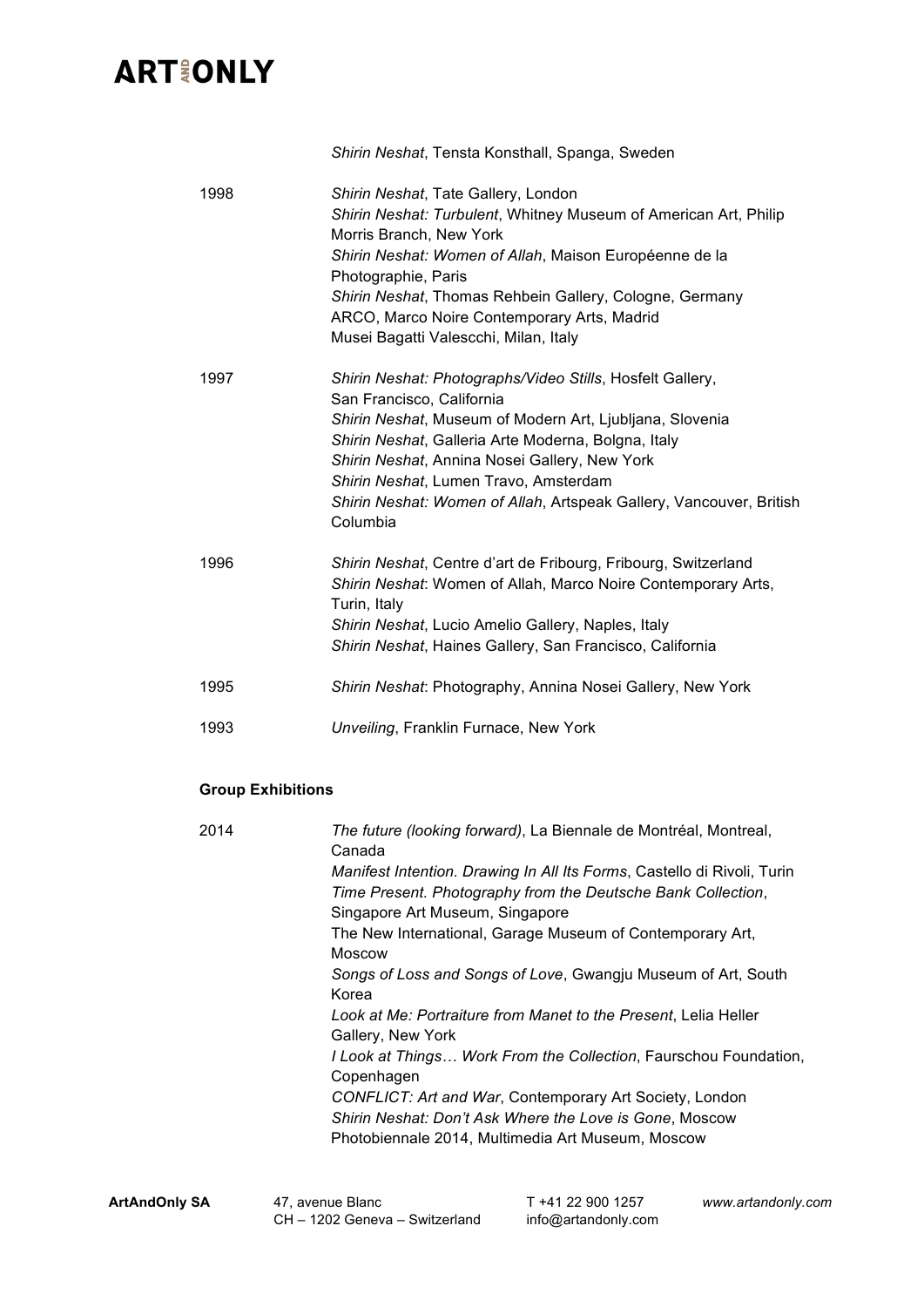|                      | Pionniéres: Lynda Benglis, Louise Bourgeois, Marlene Dumas, Tracey<br>Emin, Roni Horn, Shirin Neshat, Cindy Sherman, Nancy Spero, Niki<br>De Saint Phalle, CAB Art Center, Brussels<br>ToledoContemporánea, Centro Cultural San Marcos, Toledo                                                                                                                                                                                                                                                                                                                                                                                                                                                                                                                                                                                                                |                                                                |
|----------------------|---------------------------------------------------------------------------------------------------------------------------------------------------------------------------------------------------------------------------------------------------------------------------------------------------------------------------------------------------------------------------------------------------------------------------------------------------------------------------------------------------------------------------------------------------------------------------------------------------------------------------------------------------------------------------------------------------------------------------------------------------------------------------------------------------------------------------------------------------------------|----------------------------------------------------------------|
| 2013                 | My Third Land, Frankendael Foundation, Amsterdam<br>Collection Exhibition II, 21st Century Museum of Contemporary Art,<br>Kanazawa<br>Come Together: Surviving Sandy, Year 1, Industry City, New York<br>The Ghost of Architecture: Recent and Promised Gifts, Henry Art<br>Gallery, University of Washington, Seattle<br>SKIN, an artistic atlas, Royal Hibernian Academy, Dublin<br>She Who Tells a Story: Women Photographers from Iran and the Arab<br>World, Museum of Fine Arts, Boston<br>Legacy: Photographs from the Emily Fisher Landau Collection, the<br>Aldrich Contemporary Art Museum, Ridgefield, Connecticut<br>Displaced Visions Emigré Photographers of the 20th Century, The<br>Israel Museum, Jerusalem<br>All You Need is Love, Mori Art Museum, Tokyo<br>Dance of the Seven Veils, Side by Side Gallery Akim Monet, Berlin,<br>Germany |                                                                |
| 2012                 | OC Collects, Orange County Museum of Art, Newport Beach<br>Voice of Images, Palazzo Grassi-Françoise Pinault Foundation<br>Pulso Iranioano. Oi Futuro, Belo Horizonte, Brazil<br>Every Exit is an Entrance: 30 Years of Exit Art, Exit Art, New York<br>We the People, Rauschenberg Foundation, New York<br>The Fertile Crescent: Gender, Art, and Society, Princeton University<br>Art Museum, Princeton, NJ<br>Half the Sky: Visualized, The University of Connecticut, Contemporary<br>Art Galleries, Storrs, Connecticut<br>Performing for the Camera, Arizona State University Art Museum,<br>Tempe, Arizona                                                                                                                                                                                                                                             |                                                                |
| 2011                 | Beyond Conventions: Reimagining Human Rights in a Time of<br>Change, Ford Foundation, New York<br>In The Name of the Artists, American Contemporary Art from the<br>Astrup Fearnley Collection, Bienal Pavilion, São Paulo, Brazil<br>TRA. Edge of Becoming, Palazzo Fortuny, Venice, Italy<br>You Are Not Alone, Fundacio Joan Miro, Barcelona, Spain<br>Big Brother, L'artiste face aux tyrans, Palais des Arts, Dinard, France<br>Morceaux exquis, EDF Foundation, Paris<br>I Know Something About Love, Parasol Unit Foundation for<br>Contemporary Art, London                                                                                                                                                                                                                                                                                           |                                                                |
| 2010                 | Calder to Warhol: Introducing the Fisher Collection, San Francisco<br>Museum of Modern Art, San Francisco<br>ARTE Y POLITICA: CONFLICTOS Y DISYUNTIVAS, Museo de Arte<br>de Culiacán, Culiacán, Mexico<br>Exposure: Photos from the Vault, Denver Art Museum, Denver                                                                                                                                                                                                                                                                                                                                                                                                                                                                                                                                                                                          |                                                                |
| <b>ArtAndOnly SA</b> | 47, avenue Blanc<br>CH - 1202 Geneva - Switzerland                                                                                                                                                                                                                                                                                                                                                                                                                                                                                                                                                                                                                                                                                                                                                                                                            | T +41 22 900 1257<br>www.artandonly.com<br>info@artandonly.com |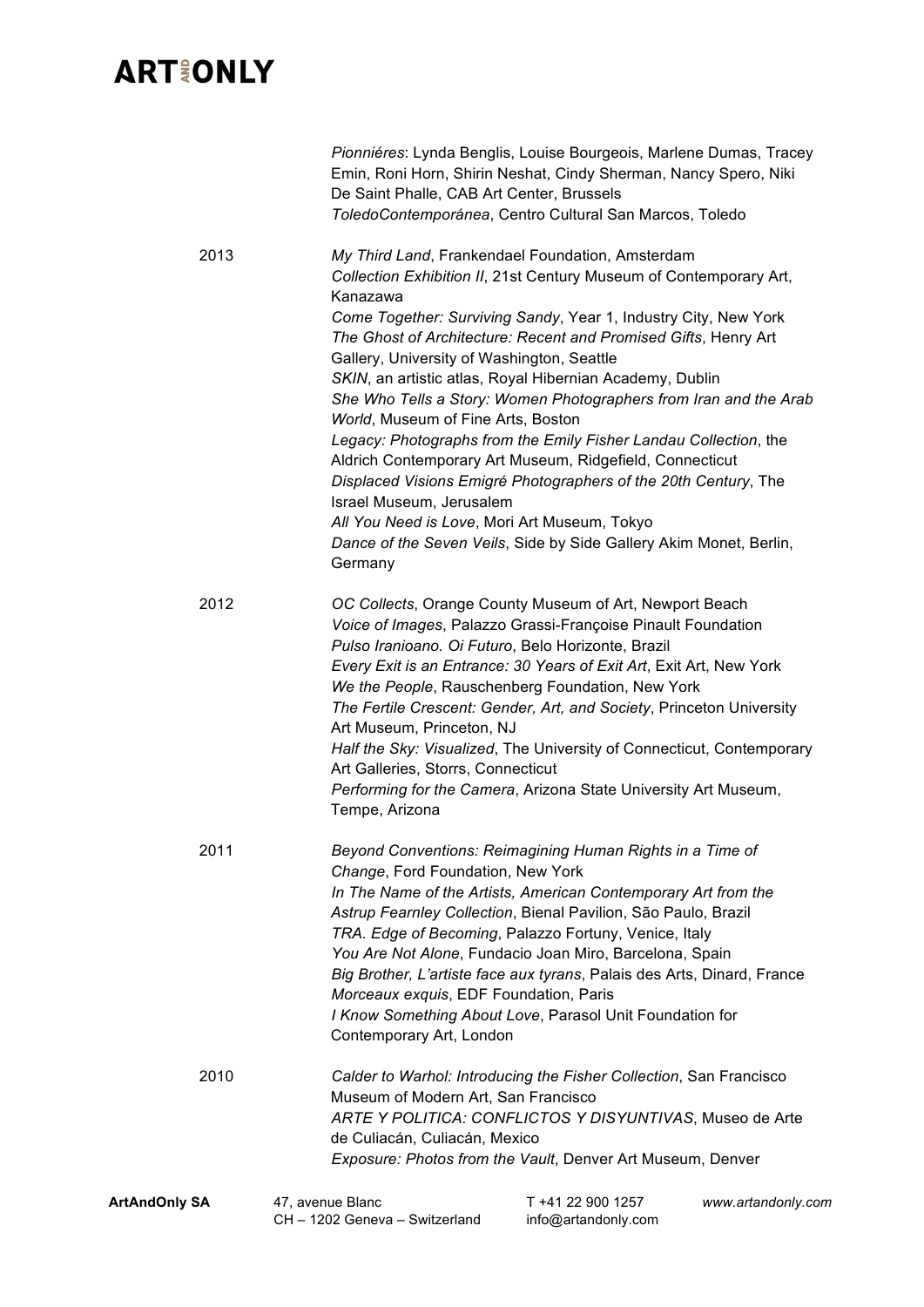| <b>ArtAndOnly SA</b> | 47, avenue Blanc<br>CH - 1202 Geneva - Switzerland                                                                                                                                                              | T +41 22 900 1257<br>info@artandonly.com                                                                                                                                                                                                                                                                                                                                                                                                                                                             | www.artandonly.com |
|----------------------|-----------------------------------------------------------------------------------------------------------------------------------------------------------------------------------------------------------------|------------------------------------------------------------------------------------------------------------------------------------------------------------------------------------------------------------------------------------------------------------------------------------------------------------------------------------------------------------------------------------------------------------------------------------------------------------------------------------------------------|--------------------|
| 2006                 | Kapital, Kent Gallery, New York<br>Century, Leopold Museum, Vienna, Austria<br>Art, Helsinki                                                                                                                    | Body Face Soul - The Position of Women from the 16th to 21st<br>"Saastamoinen Foundation Art Collection," Espoo Museum of Modern<br>"A Selected State," Emily Tsingou Gallery, London                                                                                                                                                                                                                                                                                                                |                    |
|                      | France<br>Kunst Film Biennale, Cologne, Germany<br>Ten Years, Emily Tsingou Gallery, London<br>Waregem, Belgium<br>Dorsky Gallery<br><b>Curatorial Programs, New York</b><br>of American Art, New York          | Passage du temps - Collection François Pinault, Le Tri Postal, Lille,<br>So Close / So Far Away, BE-Part Platform voor actuele kunst,<br>Weltempfänger, Hamburger Kunsthalle, Hamburg, Germany<br>After The Revolution: Women Who Transformed Contemporary Art,<br>Border-Crossing Exercises, Galleri Nord Norge, Harstad, Norway<br>Not for Sale, P.S.1 Contemporary Art Center, New York<br>Lights Camera Action: Artist's Film for the Cinema, Whitney Museum                                     |                    |
| 2008<br>2007         | Me Ophelia, Van Gogh Museum, Amsterdam<br>Vienna, Austria<br>Commune di Siena, Siena, Italy<br>de Arte Contemporáneo de Vigo, Vigo, Spain                                                                       | Shirin Neshat: Women Without Men, Prospect.1: New Orleans<br>International Biennial, Newcomb Art Gallery, New Orleans<br>Typical: Cliches of Jews and Others, The Jewish Museum of Vienna,<br>Erranti / Wanderers in Contemporary Video Art, Museo Civico,<br>Paixóns Privadas, Visións Públicas Collections D.O. Galicia, Museo<br>Foto.Kunst, Essl Museum, Klosterneuberg, Austria                                                                                                                 |                    |
| 2009                 | Brune/Blonde, Cinémathèque françoise, Paris<br>New York<br>Iran Inside Out, Chelsea Art Museum, New York<br>Elles@centrepompidou, Centre Pompidou, Paris<br>Photographed, Fotomuseum<br>Winterthur, Switzerland | Bad Habits, Albright-Knox Art Gallery, Buffalo, New York<br>BAROCK, Museo d'Arte Contemporanea Donna Regina, Naples, Italy<br>Being in the World: Selections from the Ella Fontanals-Cisneros<br>Collection, Cisneros Fontanals Art Foundation, Miami<br>Bad Habits, Albright-Knox Art Gallery, Buffalo, New York<br>Shirin Neshat e Shoja Azari, Noire Contemporary Art, Turin, Italy<br>The Female Gaze: Women Look at Women, Cheim & Read,<br>Photographic Power and Violence, Disease, and Death |                    |
|                      | Disquieted, Portland Art Museum, Portland                                                                                                                                                                       | Diabolique, Galerie de Universite du Quebec A Montreal, Montreal                                                                                                                                                                                                                                                                                                                                                                                                                                     |                    |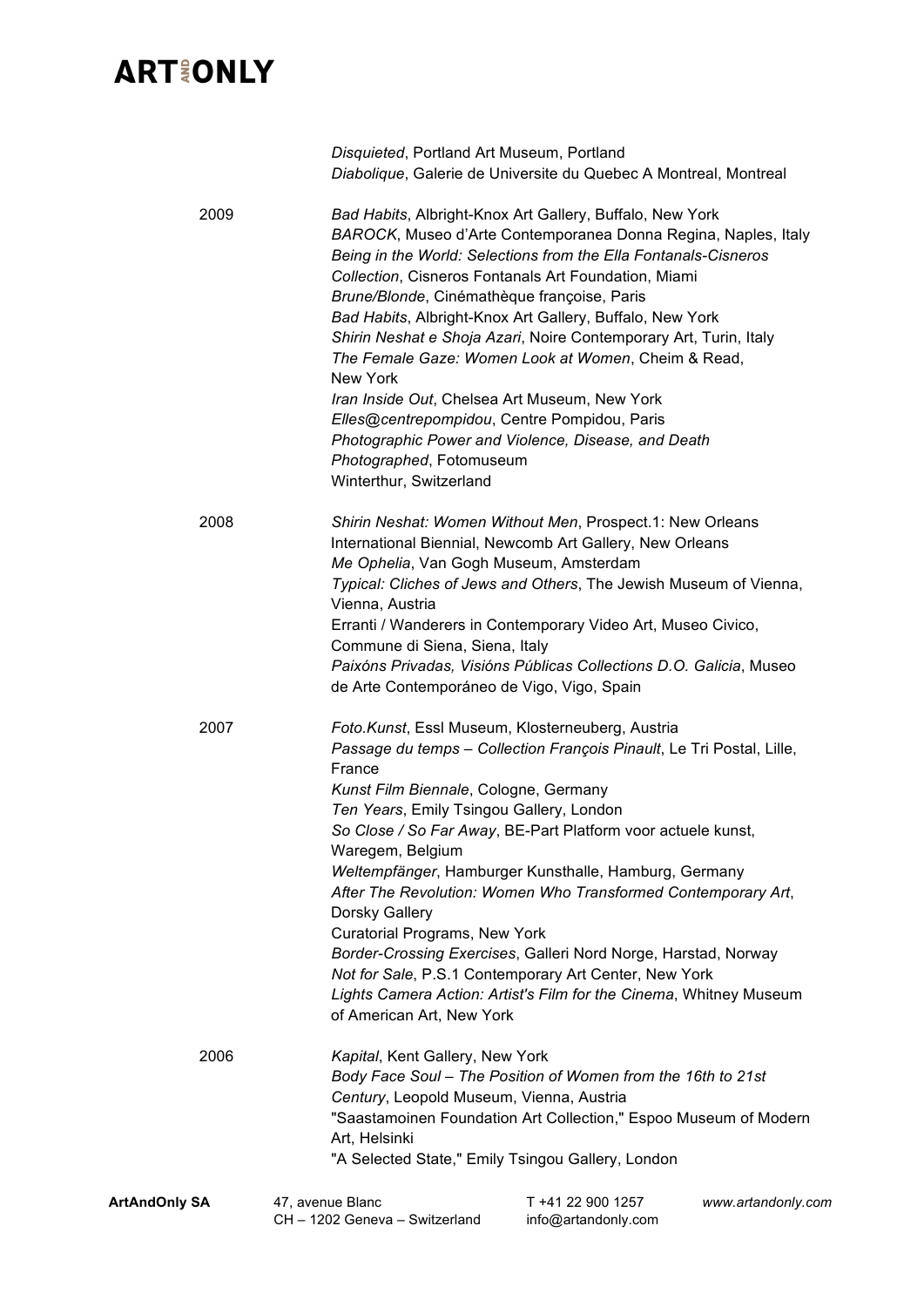|                      | Reverence, Hudson Valley Center for Contemporary Art, Peekskill,<br>New York<br>Figure it Out, Hudson Valley Center for Contemporary Art, Peekskill,<br>New York<br>Without Boundary: 17 Ways of Looking, Museum of Modern Art,<br>New York                                                                                                                                                                                                                                                                                                                                                                                                                                                                                                                                                                          |
|----------------------|----------------------------------------------------------------------------------------------------------------------------------------------------------------------------------------------------------------------------------------------------------------------------------------------------------------------------------------------------------------------------------------------------------------------------------------------------------------------------------------------------------------------------------------------------------------------------------------------------------------------------------------------------------------------------------------------------------------------------------------------------------------------------------------------------------------------|
| 2005                 | Translation, Palais de Tokyo, Paris<br>Remapped Realities, Eyebeam Art and Technology Center, New York<br>Some Stories, Kunsthalle Wien, Vienna<br>About Beauty, House of World Culture, Berlin<br>Important, Modern and Contemporary Art," Gary Nader, Miami<br>Figure It Out, Hudson Valley Center for Contemporary Art, Peekskill,<br>New York                                                                                                                                                                                                                                                                                                                                                                                                                                                                    |
| 2004                 | Happy Birthday! Galerie Jérôme de Noirmont, Paris<br>D'une image qui ne serait pas semblant, la photographie écrite: 1950-<br>2005, Passage de Retz, Paris<br>Non Toccare La Donna Bianca, Fondazione Sandretto Re<br>Rebaudengo, Turin, Italy<br>Santa Fe Art Institute, Santa Fe<br>In Bed, Toyota Municipal Museum of Art, Toyota, Japan<br>From Bonifatius to Beuys, Kunsthalle Erfurt, Erfurt, Germany<br>Monument to Now, Deste Foundation, Athens<br>New Art, Museum of Contemporary Art, Tehran<br>The Parallel World of Marrakech, Lille 2004, Lille, France<br>Transculture, Museum of Contemporary Art, Athens<br>Far Near Distance, House of World Culture, Berlin<br>Masterpieces from the Museum of Contemporary Art, Chicago                                                                          |
| 2003                 | Bill Viola and Shirin Neshat, State Hermitage Museum, St.<br>Petersburg, Russia<br>Safavid, Asia Society, New York<br>Moving Pictures, Guggenheim Bilbao, Bilbao, Spain<br>Fantasies of the Harem and the New Sherezades, Centre de Cultura<br>Contemporania, Barcelona, Spain<br>Elsewhere, Fowler Museum, University of California Los Angeles, Los<br>Angeles<br>The Natural Cosmos, Stadtische Kunsthalle Mannheim, Mannheim,<br>Germany<br>Imagining Prometheus, Palazzo della Ragione, Milan, Italy<br>Nouredine Amir, ModeMuseum, Antwerp, Belgium<br>Films of the Iranian Diaspora, Gene Siskel Film Center, Chicago<br>Armour: The Fortification of Man, Fort Asperen Foundation, Acquoy,<br>The Netherlands<br>ICP Triennial of Photography and Video, International Center of<br>Photography, New<br>York |
| 2002                 | Real Life, Tate St. Ives, Cornwall, UK                                                                                                                                                                                                                                                                                                                                                                                                                                                                                                                                                                                                                                                                                                                                                                               |
| <b>ArtAndOnly SA</b> | 47, avenue Blanc<br>T +41 22 900 1257<br>www.artandonly.com<br>CH - 1202 Geneva - Switzerland<br>info@artandonly.com                                                                                                                                                                                                                                                                                                                                                                                                                                                                                                                                                                                                                                                                                                 |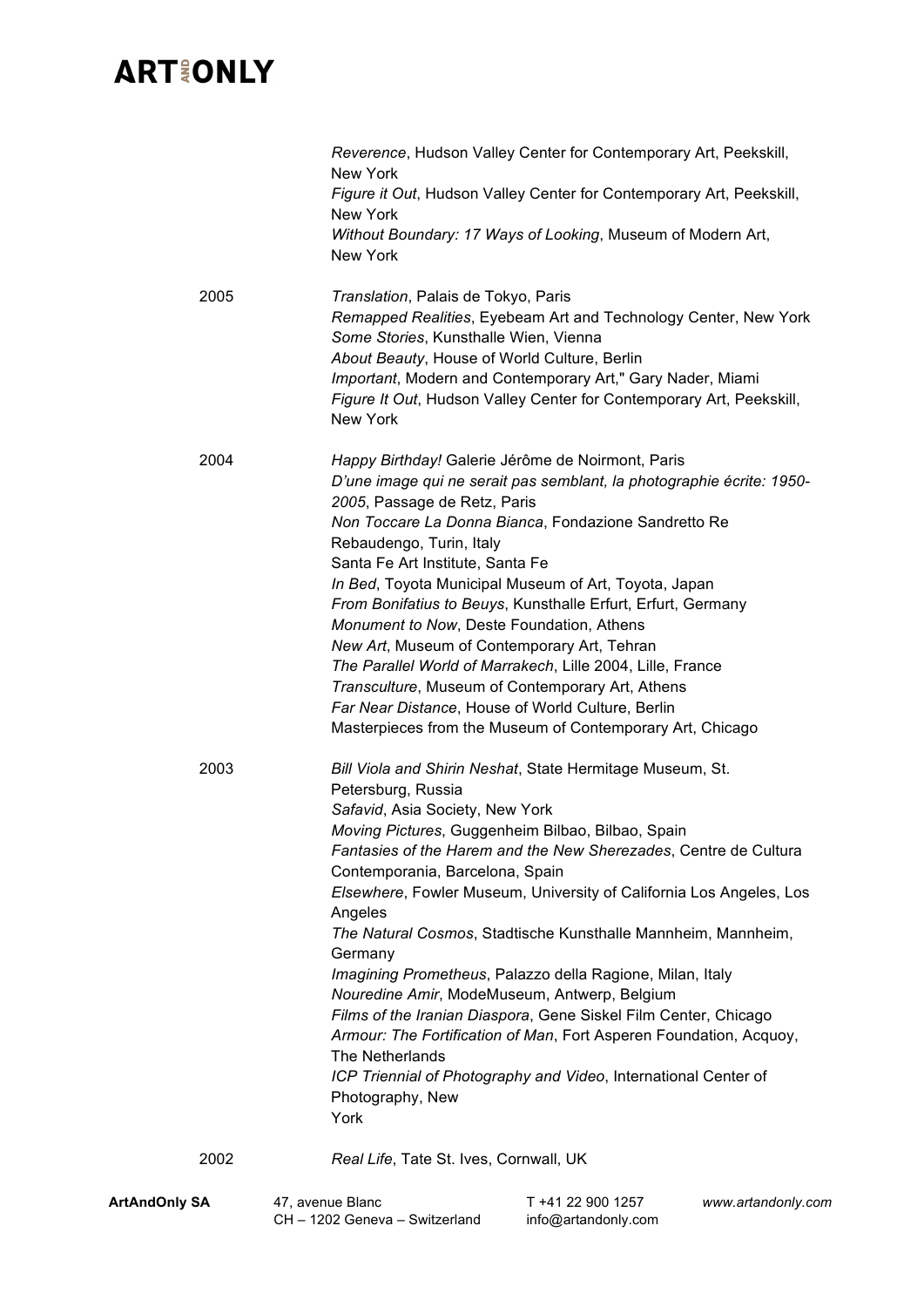|      | Diversions, Contemporary Museum, Baltimore<br>Synopsis II-Theologies, The New Museum of Contemporary Art,<br><b>Athens</b> |
|------|----------------------------------------------------------------------------------------------------------------------------|
|      | Alter Ego, Jean-Gabriel Mitterand Galerie, Paris                                                                           |
|      | Recent Acquisitions, Solomon R. Guggeheim Museum of Art, New                                                               |
|      | York                                                                                                                       |
|      | The Beauty of the Evil, Zonnehof, Amersfoort, The Netherlands                                                              |
|      | Documenta 11, Kassel, Germany                                                                                              |
|      | Picturing Ourselves, Worcester Art Museum, Worcester,                                                                      |
|      | <b>Massachusetts</b>                                                                                                       |
|      | Moving Pictures, Solomon R. Guggenheim Museum of Art, New York                                                             |
|      | Visions from America, Whitney Museum of American Art, New York                                                             |
|      | Iconos Metropolitanos, Fundación Proa, Buenos Aires                                                                        |
|      | New Art, Tehran Museum of Contemporary Art, Tehran                                                                         |
|      | Real Life, Tate St. Ives, Cornwall, England                                                                                |
| 2001 | Ornament and Abstraction: The Dialogue between Non-western,                                                                |
|      | Modern and Contemporary Art, Beyeler Foundation, Basel,                                                                    |
|      | Switzerland                                                                                                                |
|      | Galerie Faurschou, 1986-2001," Galerie Faurschou, Copenhagen                                                               |
|      | Fervor, Tensta Konsthall, Spanga, Sweden                                                                                   |
|      | Black + White, Blains Fine Art, London                                                                                     |
|      | New Acquisitions from the Dakis Joannou Collection, Deste                                                                  |
|      | Foundation, Athens                                                                                                         |
|      | Biennial de Valencia, Valencia, Spain                                                                                      |
|      | Mona Hatoum - Shirin Neshat, French Institut, Rabbat, Morocco                                                              |
|      | Croatian Photographic Union, Zagreb                                                                                        |
|      | Arte Contemporaneo Internacional, Museo de Arte Moderno, Mexico                                                            |
|      | City                                                                                                                       |
|      | The Beauty of the Evil, Armando Museum, Amsterdam                                                                          |
| 2000 | Corpo Chimico, Cá di Fra, Milan, Italy                                                                                     |
|      | Photography Now: An International Survey of Contemporary                                                                   |
|      | Photography, Contemporary Arts Center, New Orleans                                                                         |
|      | State of the Art: Recent Gifts and Acquisitions, Walker Art Center,                                                        |
|      | Minneapolis                                                                                                                |
|      | Erresitentziak/Resistencias, Koldo Mitxelena, San Sebastian, Spain                                                         |
|      | Turbulent, The Fruitmarket Gallery, Edinburgh Festival, Edinburgh                                                          |
|      | Sharing Exoticisms, Lyon Biennial, Lyon, France                                                                            |
|      | La Beauté en Avignon, Avignon, France                                                                                      |
|      | Continental Shift, Ludwig Forum, Aachen, Germany                                                                           |
|      | 12th Biennale of Sydney, Sydney, Australia                                                                                 |
|      | Man and Space: 3d, Gwangju Biennale, Gwangju, South Korea                                                                  |
|      | Whitney Biennial, Whitney Museum of American Art, New York                                                                 |
|      | Outbound: Passages from the 90's, Contemporary Art Museum,                                                                 |
|      | Houston, Texas                                                                                                             |
|      | Greater New York: New Art in New York Now, P.S.1 Contemporary                                                              |
|      | Art Center, New York                                                                                                       |
|      | Contact: A 90's Journal," Contemporary Arts Museum, Houston,                                                               |
|      | Texas                                                                                                                      |
|      | $11.00.000$ $1057$                                                                                                         |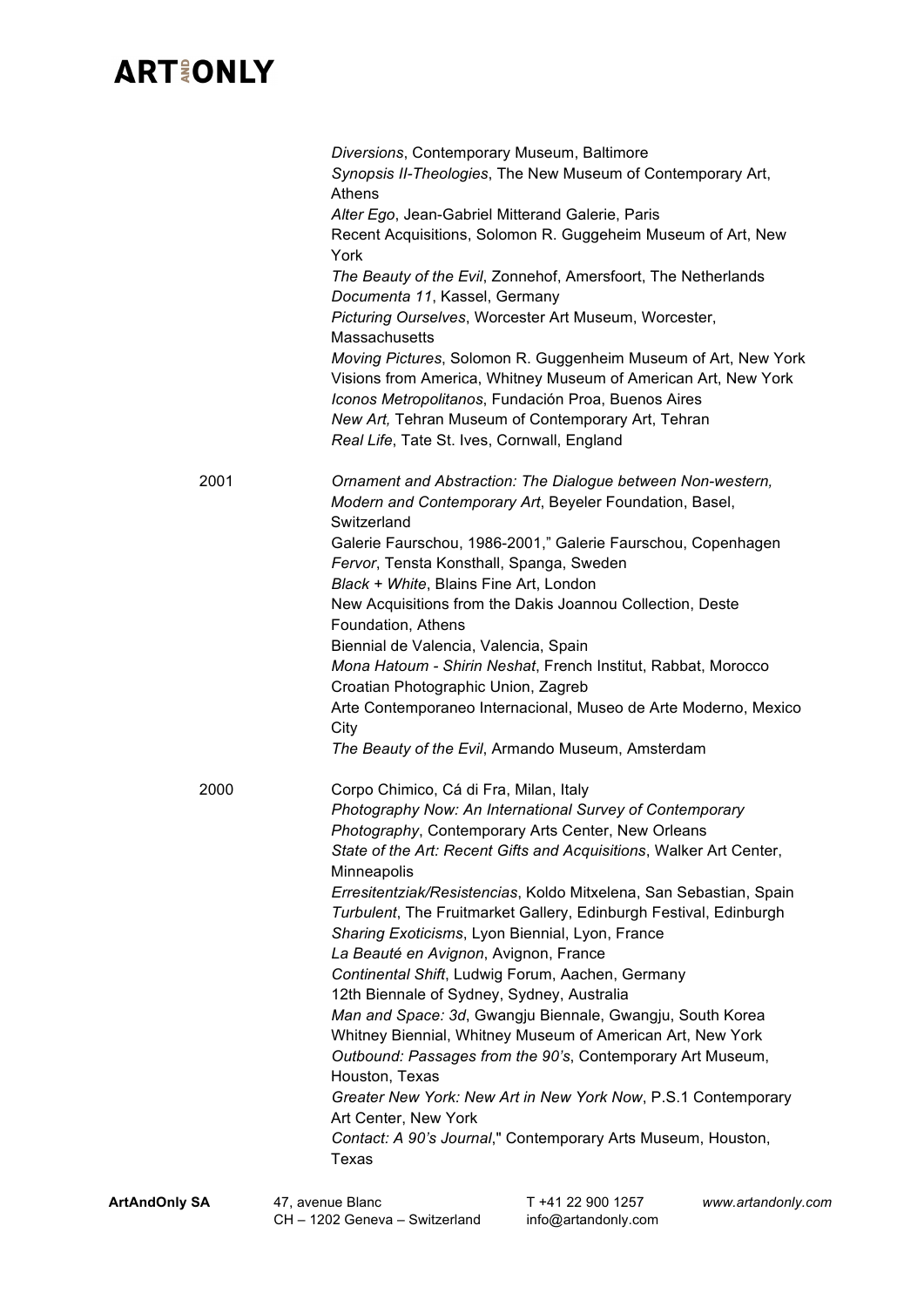|      | Kunstsammlung Nordrhein-Westfalen, Düsseldorf, Germany<br>THE END: An Independent Vision of Contemporary Culture, 1982-<br>2000, Exit Art,<br><b>New York</b>                                                                                                                                                                                                                                                                                                                                                                                                                                                                                                                                                                                                                                                                                                                                                                                                                                                                                                                                                                                                                                                                                                                                                     |
|------|-------------------------------------------------------------------------------------------------------------------------------------------------------------------------------------------------------------------------------------------------------------------------------------------------------------------------------------------------------------------------------------------------------------------------------------------------------------------------------------------------------------------------------------------------------------------------------------------------------------------------------------------------------------------------------------------------------------------------------------------------------------------------------------------------------------------------------------------------------------------------------------------------------------------------------------------------------------------------------------------------------------------------------------------------------------------------------------------------------------------------------------------------------------------------------------------------------------------------------------------------------------------------------------------------------------------|
| 1999 | Heaven: An Exhibition That Will Break Your Heart, Tate Gallery<br>Liverpool, Liverpool, England<br>Zeitwenden: Rückblick und Ausblick, Kunstmuseum Bonn, Bonn,<br>Germany<br>Shirin Neshat: Rapture/Pipilotti Rist: Sip My Ocean, The Fabric<br>Workshop and Museum, Philadelphia<br>Voiceovers, Art Gallery of New South Wales, Sydney, Australia<br>Project 70: Shirin Neshat, Simon Patterson, Xu Bing, Museum of<br>Modern Art, New York<br>54th Carnegie International, Carnegie Museum of Art, Pittsburgh,<br>Pennsylvania<br>My Culture? My Self: Lee Friedlander, Gerhard Richter, Christian<br>Boltanski, Shirin<br>Neshat, Ydessa Hendeles Art Foundation, Toronto<br>48th International Art Exhibition, La Biennale di Venezia, Venice, Italy<br>Exploding Cinema, Rotterdam Film Festival, Museum Boijmans Van<br>Beuningen, Rotterdam<br>Unfinished History, Museum of Contemporary Art, Chicago<br>Video Cultures, Zentrum fur Kunst und Medientechnologie, Karlsruhe,<br>Germany<br>La Ville, Le Jardin, la Memoire Villa Medici, Rome<br>Global Art Rheinland 2000, Museum Ludwig Köln, Cologne, Germany<br>SITE SANTA FE: Looking For A Place, Santa Fe<br>Zeitwenden: Ruckblick und Ausblick, Kunstmuseum Bonn, Bonn,<br>Germany<br>Heavenly Figure, Kunsthalle Düsseldorf, Dusseldorf, Germany |
| 1998 | Unfinished History, Walker Art Center, Minneapolis<br>In The Detail, Barbara Gross Galerie, Munich, Germany<br>Disidentico: maschile femminile e oltre, Palazzo Branciforte, Palermo,<br>Italy<br>7th Summer of Photography, Museum van Hedendaagse Kunst<br>Antwerpen, Antwerp, Belgium<br>Mar de Fondo, Sagunto Roman Theatre, Valencia, Spain<br>Vanessa Beecroft & Shirin Neshat, Galleria Nazionale d'Arte<br>Moderna, Bologna, Italy<br>Maschile Femminile e oltre, Palazzo Branciforte, Palermo, Italy<br>Mostrato, Pescara, Italy<br>ECHOLOT, Kunsthalle Fridericianum Kassel, Germany<br>Transatlantico, Centro Atlantico de Arte Moderno, Canary Islands<br>A Noir, Triennale di Milano, Milan, Italy<br>Interference, Comunidad de Madrid, Madrid<br>Genders and Nations: Reflections on Women in Revolution, Johnson<br>Museum, Cornell University, Ithaca, New York                                                                                                                                                                                                                                                                                                                                                                                                                                  |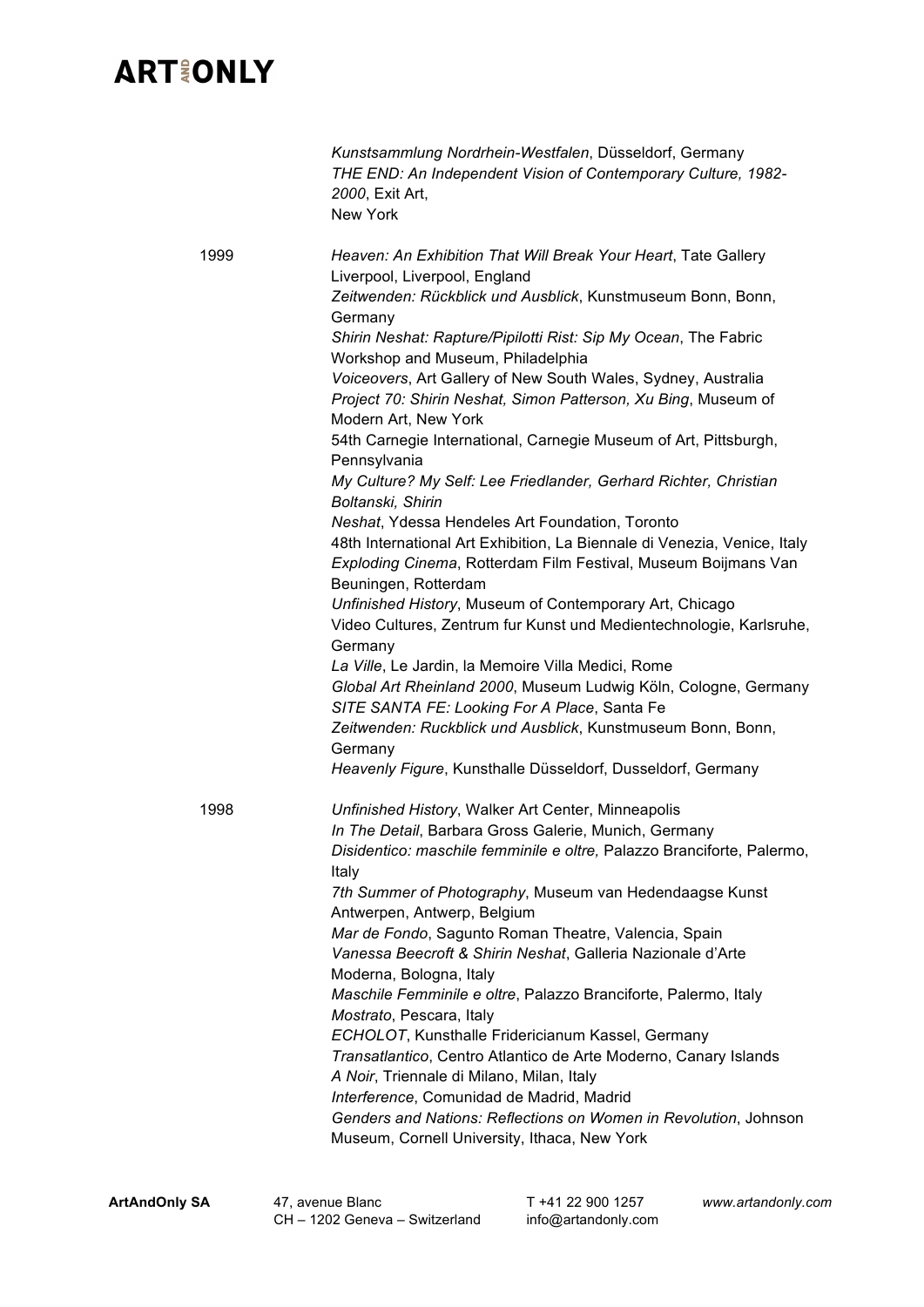|                                                                                                                                                                                                                                                                                                                                                                                                                                                                                                                                                                                                                                                                                                                                                                                                                                                                                             | Other Difficulties, Istanbul<br>Geography, Johannesburg, South Africa<br>The Netherlands                                                                                                                                                                | 5th International Istanbul Biennale: On Life, Beauty, Translations and<br>2nd Johannesburg Biennale 1997, Trade Routes: History and<br>Unbeschreiblich Weiblich, Fotomanifestatie Noorderlicht, Groningen,                                                                                                                                                                                                                                                                                                                            |                    |
|---------------------------------------------------------------------------------------------------------------------------------------------------------------------------------------------------------------------------------------------------------------------------------------------------------------------------------------------------------------------------------------------------------------------------------------------------------------------------------------------------------------------------------------------------------------------------------------------------------------------------------------------------------------------------------------------------------------------------------------------------------------------------------------------------------------------------------------------------------------------------------------------|---------------------------------------------------------------------------------------------------------------------------------------------------------------------------------------------------------------------------------------------------------|---------------------------------------------------------------------------------------------------------------------------------------------------------------------------------------------------------------------------------------------------------------------------------------------------------------------------------------------------------------------------------------------------------------------------------------------------------------------------------------------------------------------------------------|--------------------|
| 1997<br>Trade Routes: History and Geography, 2nd Johannesburg Bienniale,<br>Johannesburg, South Africa<br>Unbeschreiblisch Weiblich, Fotomanifestatie Noorderlicht, Groningen,<br>The Netherlands<br>Fracturing the Gaze, Lawing Gallery, Houston, Texas<br>On Life, Beauty, Translations and Other Difficultites, 5th International<br><b>Istanbul Biennial</b><br>Feminine Image, Nassau County Museum of Art, Roslyn Harbor,<br>New York<br>Triple X: Contemporary Investigating Arts, International Art Festival,<br>Amsterdam<br>Der Rest der Welt, Haus Der Kulturen Der Welt, Berlin<br>International Art Festival City of Medellin, Medellin, Colombia<br>Foto text/text foto, Museum for Modern and Contemporary Art<br>Bolzano, Bolzano, Italy<br>Frankfurt Kunstverein, Frankfurt, Germany<br>Le Masque et le Miroir, Museu d'Art Contemporani de Barcelona,<br>Barcelona, Spain |                                                                                                                                                                                                                                                         |                                                                                                                                                                                                                                                                                                                                                                                                                                                                                                                                       |                    |
| 1996                                                                                                                                                                                                                                                                                                                                                                                                                                                                                                                                                                                                                                                                                                                                                                                                                                                                                        | Photographie, Arles, France<br>Galerie, New York<br>Uppsala Konstmuseum, Uppsala, Sweden<br>Ghostwriter, Mercer Union, Toronto<br>Auf Den Leib, Kunsthalle Wien, Vienna<br>Imaginary Beings, Exit Art, New York<br>Anchorage, Brooklyn Bridge, New York | Jurassic Technologies Revenant," Sydney Biennial, Sydney, Australia<br>Le Masque et le Miroir, Rencontres Internationales de la<br>Inclusion/Exclusion, Kunstlerhaus Graz, Graz, Austria<br>Radical Images: Austrian Triennal of Photography 1996, Neue<br>Kunsthalle Szombathely, Szombathely, Hungary<br>Interzones, Kunstforeningen GL Strand, Copenhagen<br>Group Exhibition, Haines Gallery, San Francisco<br>Gallery Artists, Galerie Lumen Travo, Amsterdam<br>Anchorage, Video Installation commissioned by Creative Time for |                    |
| 1995                                                                                                                                                                                                                                                                                                                                                                                                                                                                                                                                                                                                                                                                                                                                                                                                                                                                                        | Imaginary Beings, Exit Art, New York<br>Transculture, Venice Biennale, Venice, Italy<br>Contemporary Art Museum, Okayama, Japan<br>Campo '95, Venice Biennial 95, Venice                                                                                | Orientation, 4th International Istanbul Biennial, Istanbul<br>Fondazione Sandretto Re Rebaudengo, Turin, Italy<br>It's How You Play the Game, Exit Art, New York                                                                                                                                                                                                                                                                                                                                                                      |                    |
| <b>ArtAndOnly SA</b>                                                                                                                                                                                                                                                                                                                                                                                                                                                                                                                                                                                                                                                                                                                                                                                                                                                                        | 47, avenue Blanc<br>CH - 1202 Geneva - Switzerland                                                                                                                                                                                                      | T +41 22 900 1257<br>info@artandonly.com                                                                                                                                                                                                                                                                                                                                                                                                                                                                                              | www.artandonly.com |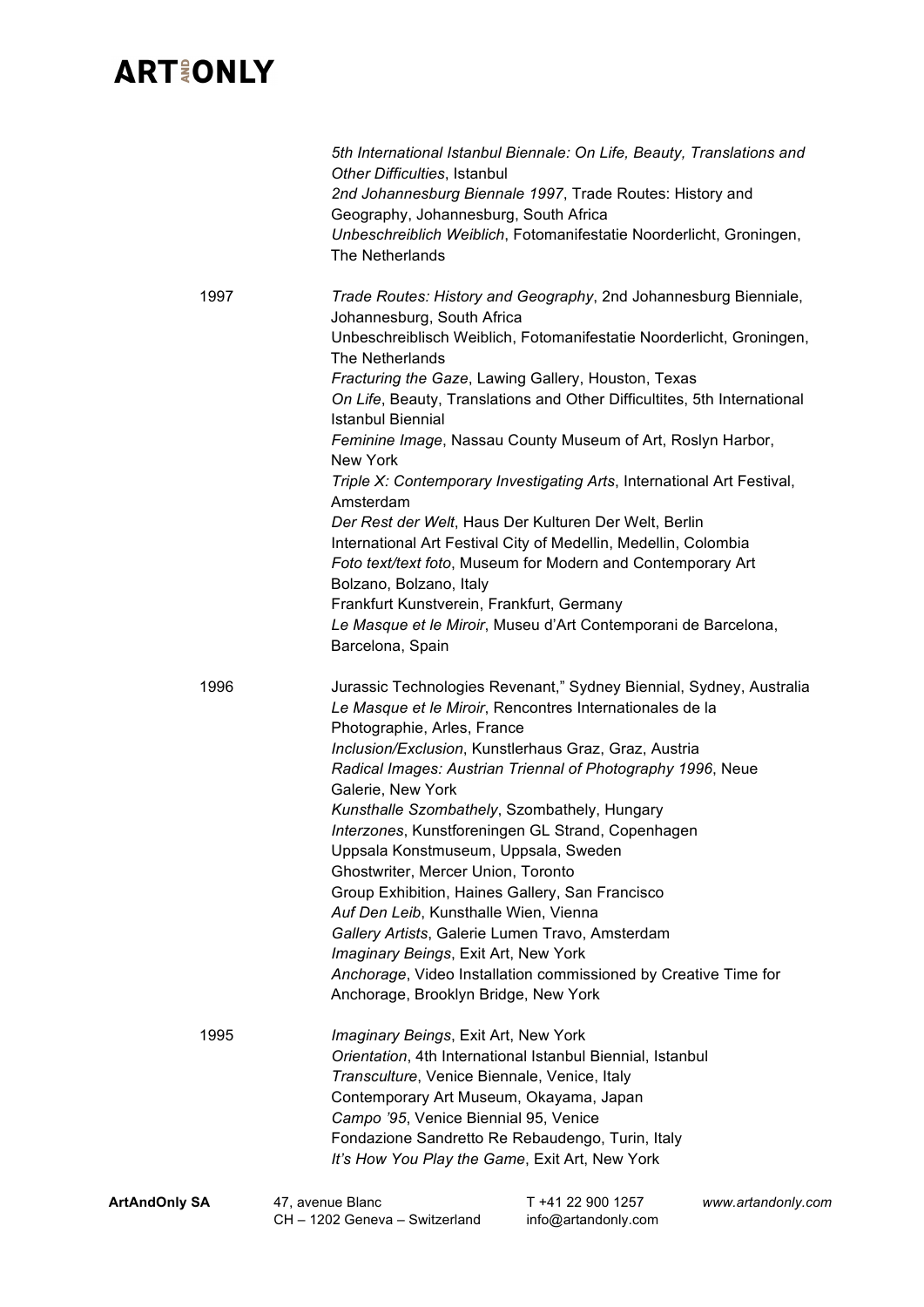# **ART&ONLY**

| 1994 | Three New Photographers, Haines Gallery, San Francisco<br>Revolving Histories, SF Camerawork, San Francisco<br>Selection from the Artists File, Artists Space, New York<br>Labyrinth of Exile: Recent Works by Four Contemporary Iranian<br>Artists, Fowler<br>Museum of Cultural History, University of California Los Angeles,<br>Los Angeles<br>Fever, Wexner Center for the Arts, Columbus<br>Beyond the Borders: Art By Recent Immigrants, Bronx Museum of the<br>Arts, New York |
|------|---------------------------------------------------------------------------------------------------------------------------------------------------------------------------------------------------------------------------------------------------------------------------------------------------------------------------------------------------------------------------------------------------------------------------------------------------------------------------------------|
| 1993 | The Office: History, Fantasy and Irregular Protocols, site-specific<br>installations in an abandoned Wall Street office building, organized by<br>the Lower Manhattan Cultural<br>Council in New York                                                                                                                                                                                                                                                                                 |
| 1992 | Fever, Exit Art Gallery, New York                                                                                                                                                                                                                                                                                                                                                                                                                                                     |

#### **Public Collections**

Fondazione Querini Stampalia ONLUS, Venice, Italy ARKEN Museum for Moderne Kunst, Copenhagen, Sweden Gallery of Modern Art, Brisbane, Australia MUDAM – Musee d'Art Moderne Grand-Duc Jean, Luxembourg Musac – Museo de Arte Contemporaneo de Castilla y Leon, Leon, Spain Musee d'art contemporain de Montreal, Montreal, QC, Canada Museu d'Art contemporani de Barcelona - MACBA, Barcelona, Spain

#### **Literature**

| 2008 | Paixóns Privadas, Visións Públicas Collections D.O. Galicia, Museo<br>de Arte Contemporánea de Vigo, Vigo, Spain, 2008 |
|------|------------------------------------------------------------------------------------------------------------------------|
|      | Denken in Bildern, Hatje Cantz and Staatliche Museen, Berlin                                                           |
|      | Art Editions 6, Edition Schellmann, New York, 2008                                                                     |
|      | Prospect.1New Orleans, Picturebox, Brooklyn, 2008                                                                      |
|      | Stations: 100 Masterpieces of Contemporary Art, DuMont Buchverlag,                                                     |
|      | Köln, 2008                                                                                                             |
|      | Sale, Teel and Claudia Betti, Drawing: A Contemporary Approach,                                                        |
|      | Thomson Wadsworth: USA, 2008                                                                                           |
|      | Jensen, Mona, Shirin Neshat: Women Without Men, Narayana Press                                                         |
|      | and the ARoS Kunstmuseum, 2008                                                                                         |
|      | Parts and the Whole, Fundación Foto Colectania, Barcelona, 2008                                                        |
|      | Volume 2 of the MUSAC Collection, MUSAC, 2008                                                                          |
|      | Black and White, Kaare Berntsen, Oslo, 2008                                                                            |
|      | Erranti / Wanderers, Silvana Editoriale, Milan, 2008                                                                   |
|      | Rodemburg, Katja, IK, Ophelia, d'Jonge Hond, 2008                                                                      |
|      |                                                                                                                        |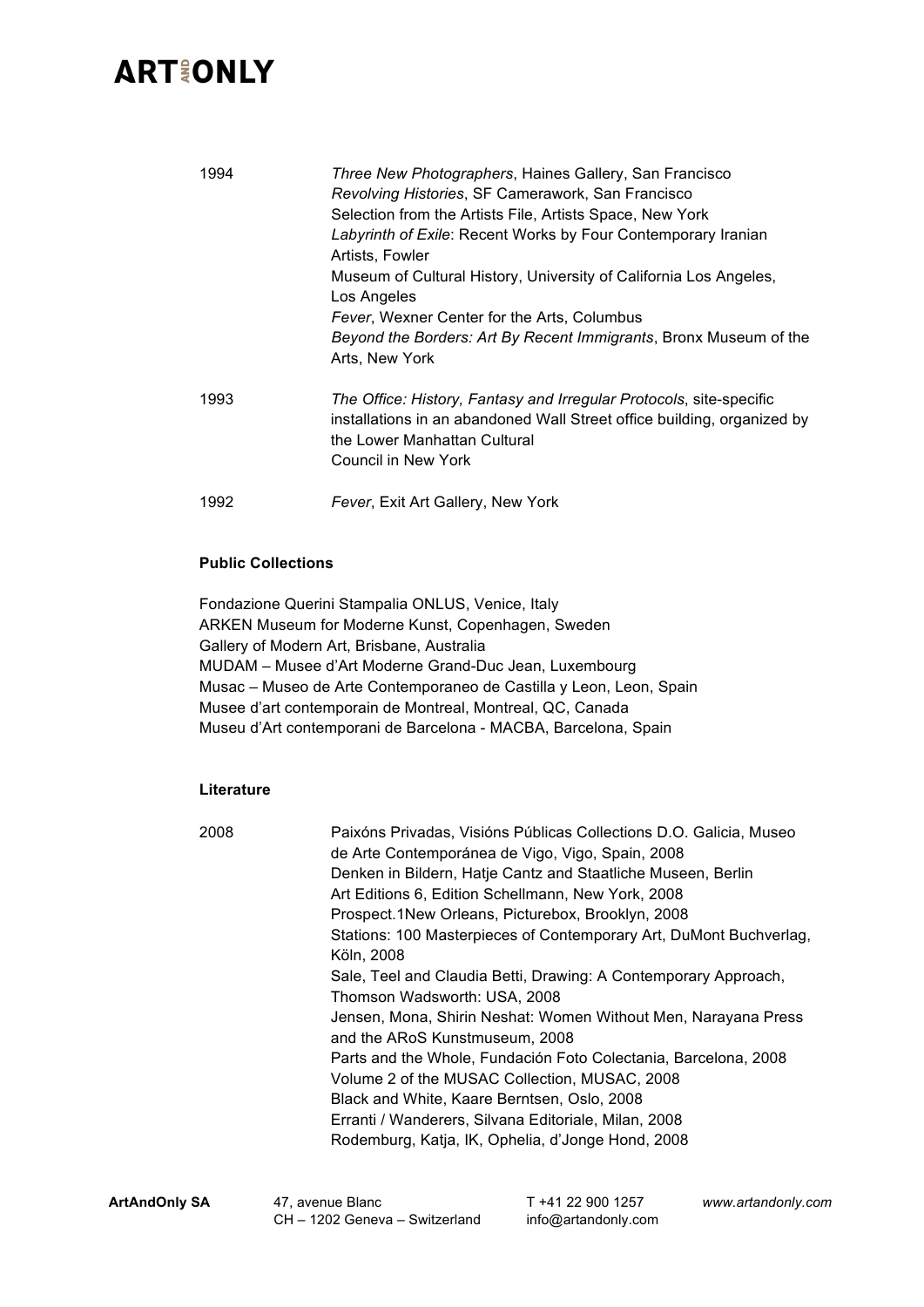| 2006                 | 17, 2006, pg. 13<br>Politics", The New York Observer, April 3, 2006                                                                                                                                                                                                         | "Without Boundary: Seventeen Ways of Looking", New Yorker, April<br>Green, Tyler, "MOMA Keeps the Walls Clean; Islamic Show Sans<br>The Conscious Reader, Tenth Edition, Pearson Education Inc, New                                                                                                                                                                                                               |                    |
|----------------------|-----------------------------------------------------------------------------------------------------------------------------------------------------------------------------------------------------------------------------------------------------------------------------|-------------------------------------------------------------------------------------------------------------------------------------------------------------------------------------------------------------------------------------------------------------------------------------------------------------------------------------------------------------------------------------------------------------------|--------------------|
|                      | York, pp.188-9.                                                                                                                                                                                                                                                             |                                                                                                                                                                                                                                                                                                                                                                                                                   |                    |
| 2005                 | Veneta S.p.A. di Trebaseleghe. Venice. 2005<br>2005, pp. 447-458.                                                                                                                                                                                                           | Paparoni, Demetrio, L'arte contemporanea e il suo metodo, Grafica<br>Ravenal, John, "Shirin Neshat: Double Vision" in Reclaiming Female<br>Agency: Feminist Art History After Postmodernism, edited by Norma<br>Broude and Mary D. Garrard, Berkeley: University of California Press,<br>Art 2: Practice, eds. Margaret Marsh, Michelle Watts, Craig Malyon,<br>New York: Oxford University Press, 2005, pp. 256. |                    |
| 2004                 | Dec. 19, 2004.<br>September 1st.<br>Gallery, August 2004.                                                                                                                                                                                                                   | Thorson, Alice, "Women resisting repression," The Kansas City Star,<br>McNamara, TJ. "Raw Power from the Shadows." New Zealand Harold,<br>Brownson, Ron. Through the Eyes of Shirin Neshat. Auckland Art                                                                                                                                                                                                          |                    |
| 2003                 | 193-201).<br>Mexico, June 5, 2003.                                                                                                                                                                                                                                          | Aghdashloo, Aydeen. Cultural Criticism: Conversations on Art.<br>Published by Fanoos, Tehran, Iran. (Chapter on Shirin Neshat, pp.<br>Riveroli, Julieta. "Atribuye Censura a Poder Expresivo." Reforma,<br>Vitali, Valentina. "Between Art and Cinema: A Conversation with Shirin<br>Neshat." N Paradoxa. Volume 12. 2003, pp. 33 43.                                                                             |                    |
| 2002                 | 2002.<br>Art Tomorrow, Edward Lucie-Smith, Paris 2002                                                                                                                                                                                                                       | Price, Stuart. "Don't Miss." The Independent, London. November 1,<br>Macdonald, Susan. "Artist in search of truth after the revolution." The<br>Times. October 26, 2002, pp. 8-9 and section cover.                                                                                                                                                                                                               |                    |
| 2001                 | Great Themes in Art, John Walford, Prentice Hall.<br>Nejadmehr, Rasoul, "Den kvinnliga blickens hemlighet ("The Secret of<br>the Female Gaze")," Divan, 1-2.<br>Root, Deborah, "The Ambivalent Yearnings of Shirin Neshat," Prefix<br>Photo, Volume 2, Number 2, pp. 48-61. |                                                                                                                                                                                                                                                                                                                                                                                                                   |                    |
| 2000                 | Malik, Amna, "The Poetics of the Veil," Portfolio, issue #32.<br>Schjeldahl, Peter, "Pragmatic Hedonism," The New Yorker, April 3.<br>Shirin Neshat: Two Installations, Bill Horrigan, Wexner Center for the<br>Arts, Ohio State University, Columbus, OH.                  |                                                                                                                                                                                                                                                                                                                                                                                                                   |                    |
| 1999                 |                                                                                                                                                                                                                                                                             | Cream. Contemporary Art in Culture, New York, Phaidon Press.<br>Miller, Paul, "Motion Picture: Shirin Neshat's Turbulent," Parkett, issue                                                                                                                                                                                                                                                                         |                    |
| <b>ArtAndOnly SA</b> | 47, avenue Blanc<br>CH - 1202 Geneva - Switzerland                                                                                                                                                                                                                          | T +41 22 900 1257<br>info@artandonly.com                                                                                                                                                                                                                                                                                                                                                                          | www.artandonly.com |